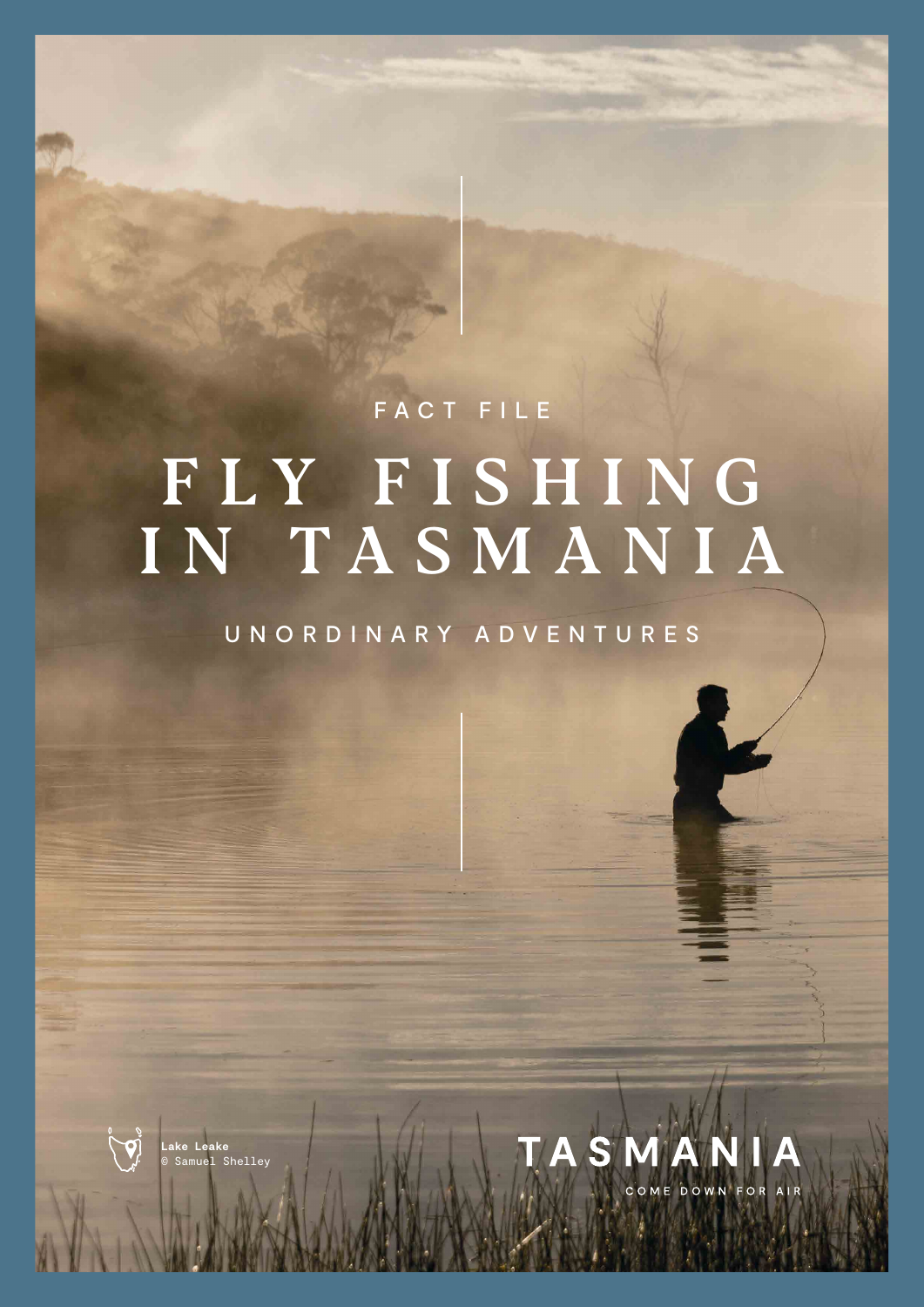Mist rises. The fly line kisses a glassy bend. A few heartbeats pass, then there's the thrill of a strike.



**Fly fishing at Penstock Lagoon** © Samuel Shelley

On 4 May 1864, a batch of eggs that had survived the voyage from England in a protective cocoon of moss were hatched in the cold waters of the Plenty River in southern Tasmania.

It was the third attempt by English settlers to transport brown trout eggs to the island, and the first successful acclimatisation in the southern hemisphere.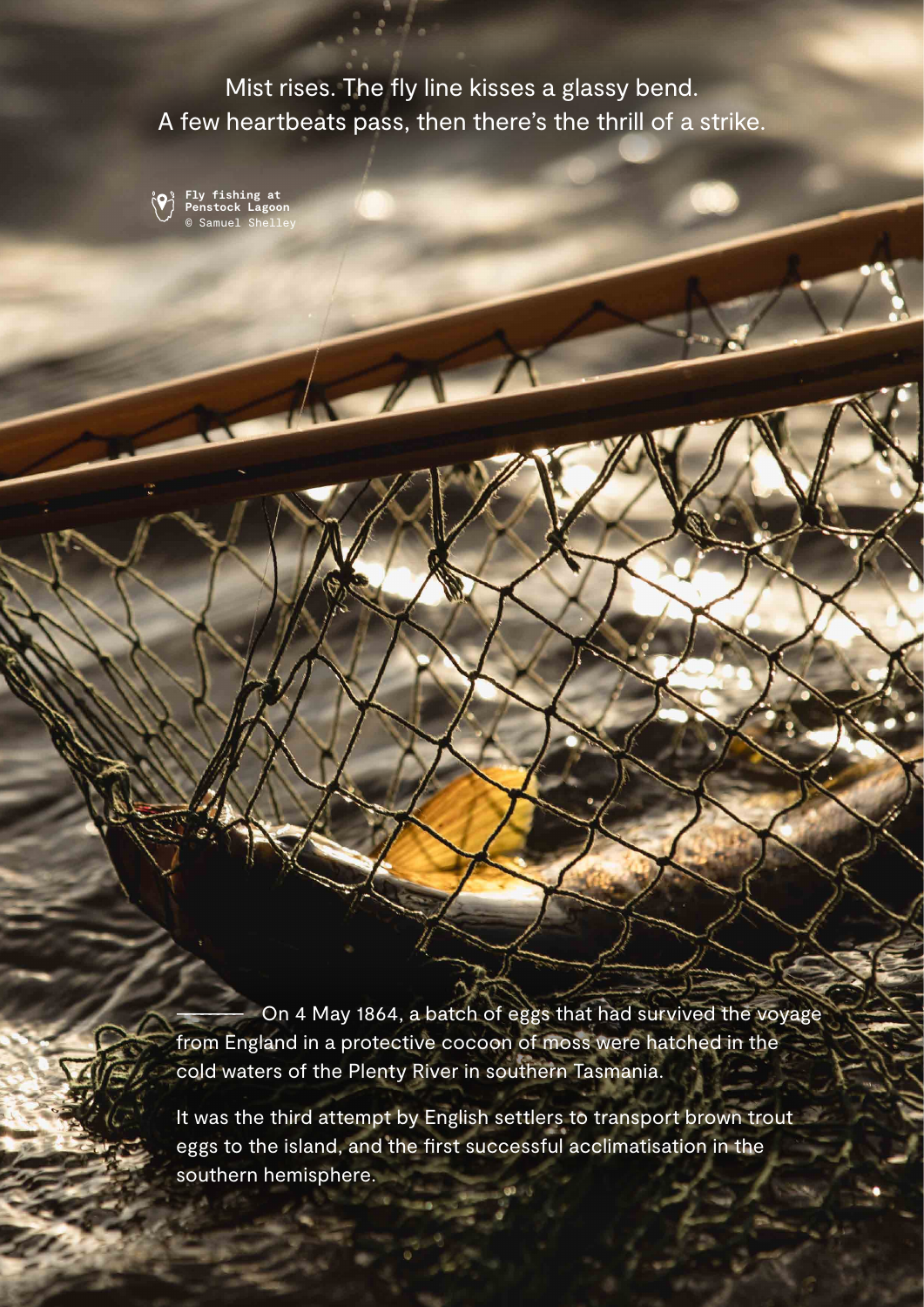## What's out there

Tasmania's international reputation as a fly fishing destination is founded on its thriving population of wild brown trout. The isolation and pristine environmental conditions of Tasmania contribute to its status as arguably the purest strain in the world. Industry experts regard it as a challenging fish, with behaviour that's more instinctive than in reared fish.

Other introduced salmonid species in wild waterways and private fisheries include rainbow trout, brook trout and Atlantic salmon. The private fishery at 28 Gates farmstay in the Derwent Valley stocks tiger trout, a hybrid of brown and brook trout, with distinctive patterning.

## What makes fly fishing in Tasmania special

#### DIVERSE AND PRISTINE ENVIRONMENT

The abundance and diversity of landscapes and waterways in which trout can be fished and the pristine condition of the environment create a dazzling array of fishing experiences. Tasmania has thousands of tarns and lakes – highland and lowland – as well as rivers, creeks, estuaries and a handful of private fisheries to fish.

#### ACCESSIBLE WILDERNESS

Key factors that define the Tasmanian fly fishing experience are the location of many waterways within wilderness areas and their close proximity to the main gateways of Hobart, Launceston and Devonport.

#### HIGH QUALITY WILD FISH

Tasmania's pristine environment and a combination of fresh water, wilderness and ecological diversity contribute to the excellent condition of wild trout. Tasmania's wild fish are typically smaller than trophy fish found at rival fly fishing destinations such as New Zealand.

#### SIGHT FISHING

Industry experts regard Tasmania's sight fishing as among the best in the world, and it's a big drawcard for enthusiasts. Sight fishing involves seeing a trout rather than guessing where it might be, presenting a fly and securing a catch. The remarkable clarity of the water in Tasmania enables exceptional "polaroiding", the term for sight fishing using polarised sunglasses to cut glare from the water's surface. The shallow margins of lakes and lagoons offer exciting chances to catch tailing fish, which have their fins exposed above the water.

## Where to fish

With thousands of lakes and scores of rivers, no two fly fishing experiences are the same in Tasmania.

#### WILD LAKES

Tasmania's shallow glacial lakes offer excellent fly fishing for wild brown trout. Many of these lakes are located in the Central Plateau Conservation Area, a UNESCO Wilderness World Heritage Area. Three central highlands lakes – Woods Lake, Penstock Lagoon and Little Pine Lagoon – were competition locations for the World Fly Fishing Championship in late 2019, the second time the event was held in Tasmania.

#### RIVERS

Among the many rivers across the island, the Mersey and Meander rivers featured in competition at the 2019 world championship. Macquarie River and Brumbys Creek are well regarded for drift boating.

#### PRIVATE FISHERIES

Currawong Lakes, in the east coast highlands, and 28 Gates farmstay, in the Derwent Valley, are among the island's private lake fishing destinations. Recreational fishing licences are not required to fish in registered private fisheries.

## Fishing, Tassie style

#### SIGHT FISHING

A key attraction for enthusiasts is the thrill of the hunt during sight fishing, the chance to see a target trout, present a carefully chosen fly, and wait for a strike.

#### DRY FLY

Fishers present an artificial fly on the surface of the water to a target fish via smooth casting motions. The success of this method in myriad waterways across Tasmania is a significant draw for enthusiasts.

#### SHORE-BASED OR WADING

Fly fishing from the shore – on the banks of a river or lake, or partially immersed while wearing waders  $-$  is the easiest way to fish.

#### LOCH-STYLE FISHING AND DRIFT BOATING

Most Tasmanian operators offer fly fishing from a boat as an option. Loch-style fishing is practised aboard a boat on a river. Drift boat fishing uses specially designed boats or rafts that are rowed constantly in the currents of a river, a common practice in the US on large, fast-flowing rivers.